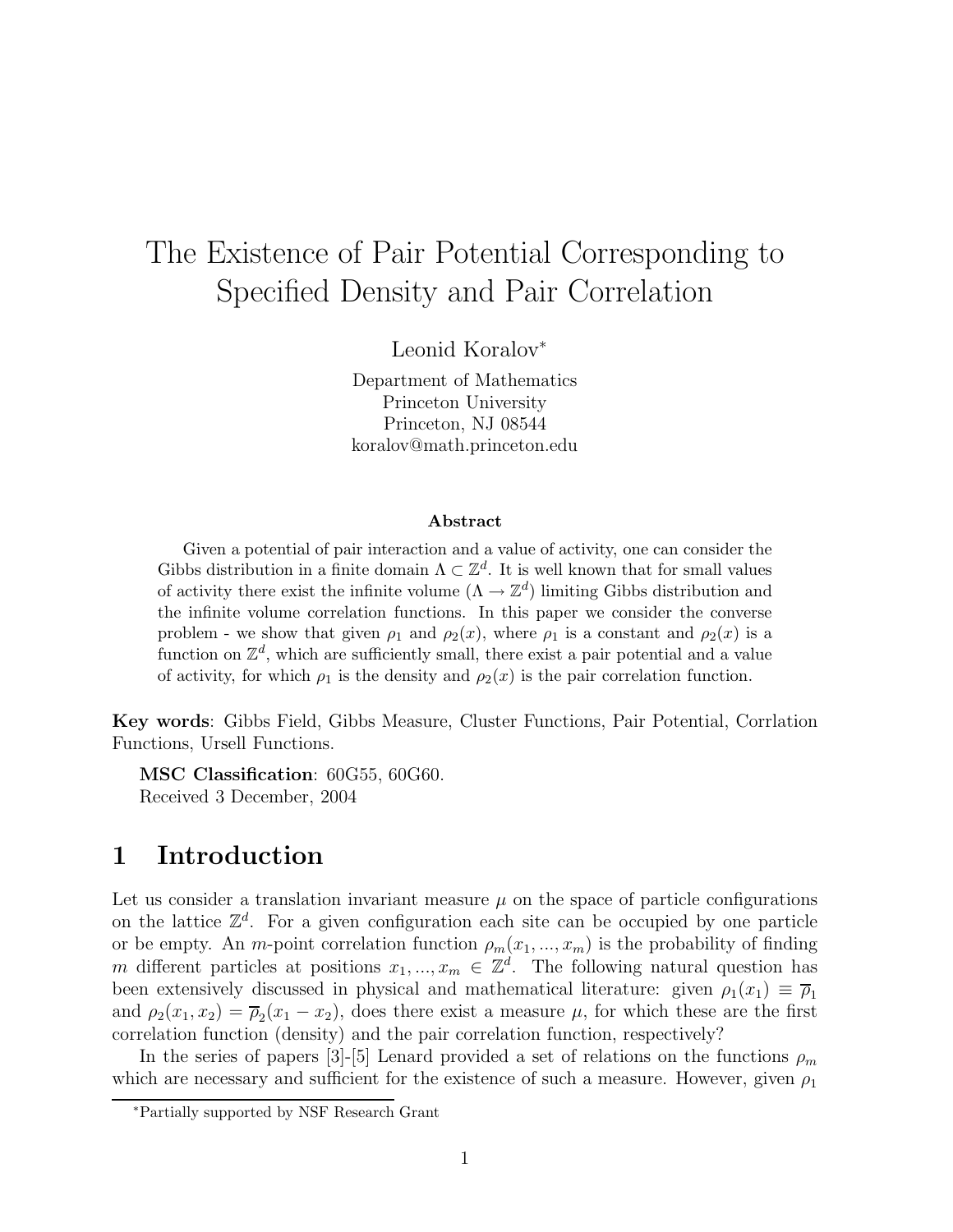and  $\rho_2$ , it is not clear how to check if there are some  $\rho_3, \rho_4, \dots$  for which these relations hold.

There are several recent papers which demonstrate the existence of particular types of point processes (measures on the space of particle configurations), which correspond to given  $\rho_1$  and  $\rho_2$  under certain conditions on  $\rho_1$  and  $\rho_2$ . In particular, one dimensional point processes of renewal type are considered by Costin and Lebowitz in [2], while determinantal processes are considered by Soshnikov in [8]. In [1] Ambartzumian and Sukiasian prove the existence of a point process corresponding to a sufficiently small density and correlation function. Recently Costin and Lebowitz suggested generalizations of their results. In [9] Stillinger and Torquato consider fields over a space with finitely many points. Besides, for the lattice model, they discuss possible existence of a pair potential for a given density and correlation function using cluster expansion without addressing the issue of convergence.

In this paper we show that if  $\rho_1$  and  $\rho_2$  are small (in a certain sense), there exists a measure on the space of configurations for which  $\rho_1$  is the density and  $\rho_2$  is the pair correlation function. Moreover, this measure is the Gibbs measure corresponding to some pair potential and some value of activity. In a sense, this is the converse of the classical statement that a given potential of pair interaction and a sufficiently small value of activity determine a translation invariant Gibbs measure on the space of particle configurations in  $\mathbb{Z}^d$  (or  $\mathbb{R}^d$ ) and the sequence of infinite volume correlation functions.

#### 2 Notations and Formulation of the Result

We shall consider the following lattice system. Let  $\Phi(x)$ ,  $x \in \mathbb{Z}^d$  be a potential of pair interaction and let  $U(x_1, ..., x_n) = \sum_{1 \leq i < j \leq n} \Phi(x_i - x_j)$  be the total potential energy of the configuration  $(x_1, ..., x_n)$ . We assume that  $\Phi(x) = \Phi(-x) \ge c_0 > -\infty$  for all x and that  $\Phi(0) = +\infty$ . The full list of assumptions on  $\Phi(x)$  will be given below.

Let  $\Lambda$  be a finite subset of  $\mathbb{Z}^d$ . The grand canonical ensemble is defined by a measure on  $\bigcup_{n=0}^{\infty} \Lambda^n$ , whose restriction on  $\Lambda^n$  is equal to

$$
\nu(x_1, ..., x_n) = \frac{z^n}{n!} e^{-U(x_1, ..., x_n)}.
$$

The parameter  $z > 0$  is called the activity. The inverse temperature, which is the factor usually present in front of the function  $U$ , is set to be equal to one (or, equivalently, incorporated into the function  $U$ ). The total mass of the measure is the grand partition function

$$
\Xi(\Lambda, z, \Phi) = \sum_{n=0}^{\infty} \frac{z^n}{n!} \sum_{(x_1, ..., x_n) \in \Lambda^n} e^{-U(x_1, ..., x_n)}.
$$

The m-point correlation function is defined as the probability of finding  $m$  different par-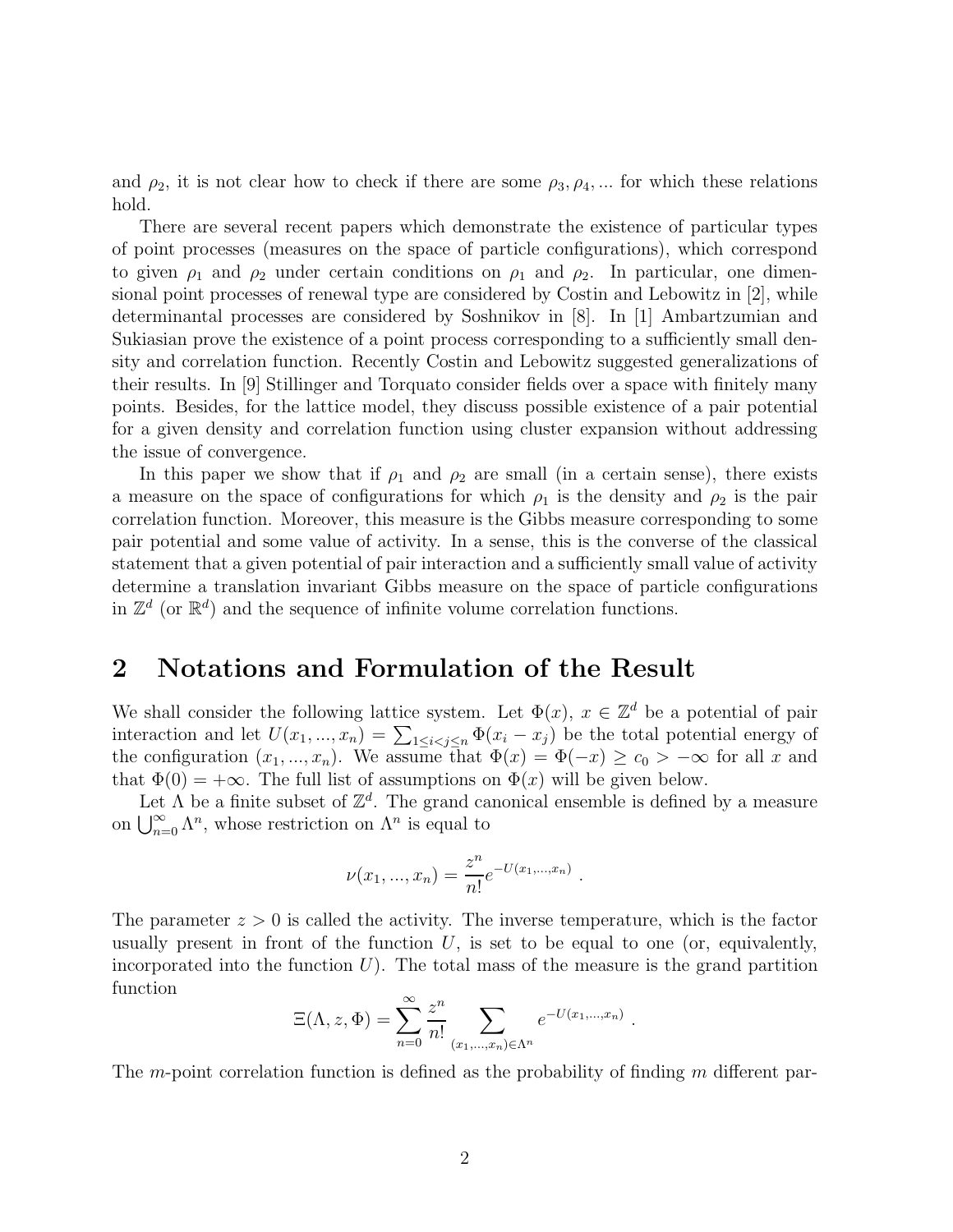ticles at positions  $x_1, ..., x_m \in \Lambda$ ,

$$
\rho_m^{\Lambda}(x_1,...,x_m) = \Xi(\Lambda, z, \Phi)^{-1} \sum_{n=0}^{\infty} \frac{z^{m+n}}{n!} \sum_{(y_1,...,y_n) \in \Lambda^n} e^{-U(x_1,...,x_m,y_1,...,y_n)}.
$$

The corresponding measure on the space of all configurations of particles on the set  $\Lambda$ (Gibbs measure) will be denoted by  $\mu^{\Lambda}$ . Given another set  $\Lambda_0 \subseteq \Lambda$ , we can consider the measure  $\mu_{\Lambda_0}^{\Lambda}$  obtained as a restriction of the measure  $\mu^{\Lambda}$  to the set of particle configurations on  $\Lambda_0$ .

Given a potential of pair interaction  $\Phi(x)$ , we define  $g(x) = e^{-\Phi(x)} - 1$ ,  $x \in \mathbb{Z}^d$ . We shall make the following standard assumptions:

$$
g(x) \ge -a > -1 \quad \text{for } x \neq 0. \tag{1}
$$

$$
g(0) = -1;
$$
  $g(x) = g(-x)$  for all  $x;$   $\sum_{x \neq 0} |g(x)| \leq c < \infty.$  (2)

Clearly, any function  $q(x)$  which satisfies  $(1)-(2)$  defines a potential of pair interaction via

$$
\Phi(x) = -\ln(g(x) + 1) .
$$

It is well known ([7], [6]) that when  $\Lambda \to \mathbb{Z}^d$  in a suitable manner (for example,  $\Lambda = [-k, k]^d$  and  $k \to \infty$ ) the following two limits exist for sufficiently small z:

(a) There is a probability measure  $\mu^{\mathbb{Z}^d}$  on the space of all configurations on  $\mathbb{Z}^d$ , such that

$$
\mu_{\Lambda_0}^{\Lambda} \to \mu_{\Lambda_0}^{\mathbb{Z}^d} \quad \text{as} \quad \Lambda \to \mathbb{Z}^d \tag{3}
$$

for any finite set  $\Lambda_0 \subset \mathbb{Z}^d$ .

(b) All the correlation functions converge to the infinite volume correlation functions. Namely,

$$
\rho_m^{\Lambda}(x_1, ..., x_m) \to \rho_m(x_1, ..., x_m) \quad \text{as} \quad \Lambda \to \mathbb{Z}^d. \tag{4}
$$

The infinite volume correlation functions are the probabilities with respect to the measure  $\mu^{\mathbb{Z}^d}$  of finding m different particles at positions  $x_1, ..., x_m \in \mathbb{Z}^d$ . To make these statements precise we formulate them as a lemma.

**Lemma 2.1.** ([7], [6]) Assuming that (1) and (2) hold, there is a positive  $\overline{z} = \overline{z}(a, c)$ , such that (3) and (4) hold for all  $0 < z \leq \overline{z}$  when  $\Lambda = [-k, k]^d$  and  $k \to \infty$ .

Thus, a pair potential defines a sequence of infinite volume correlation functions for sufficiently small values of activity. Note that  $\rho_m(x_1, ..., x_m) = 0$  if  $x_i = x_j$  for  $i \neq j$ , since two distinct particles can not occupy the same position. Also note that all the correlation functions are translation invariant,

$$
\rho_m(x_1, ..., x_m) = \rho_m(0, x_2 - x_1, ..., x_m - x_1) .
$$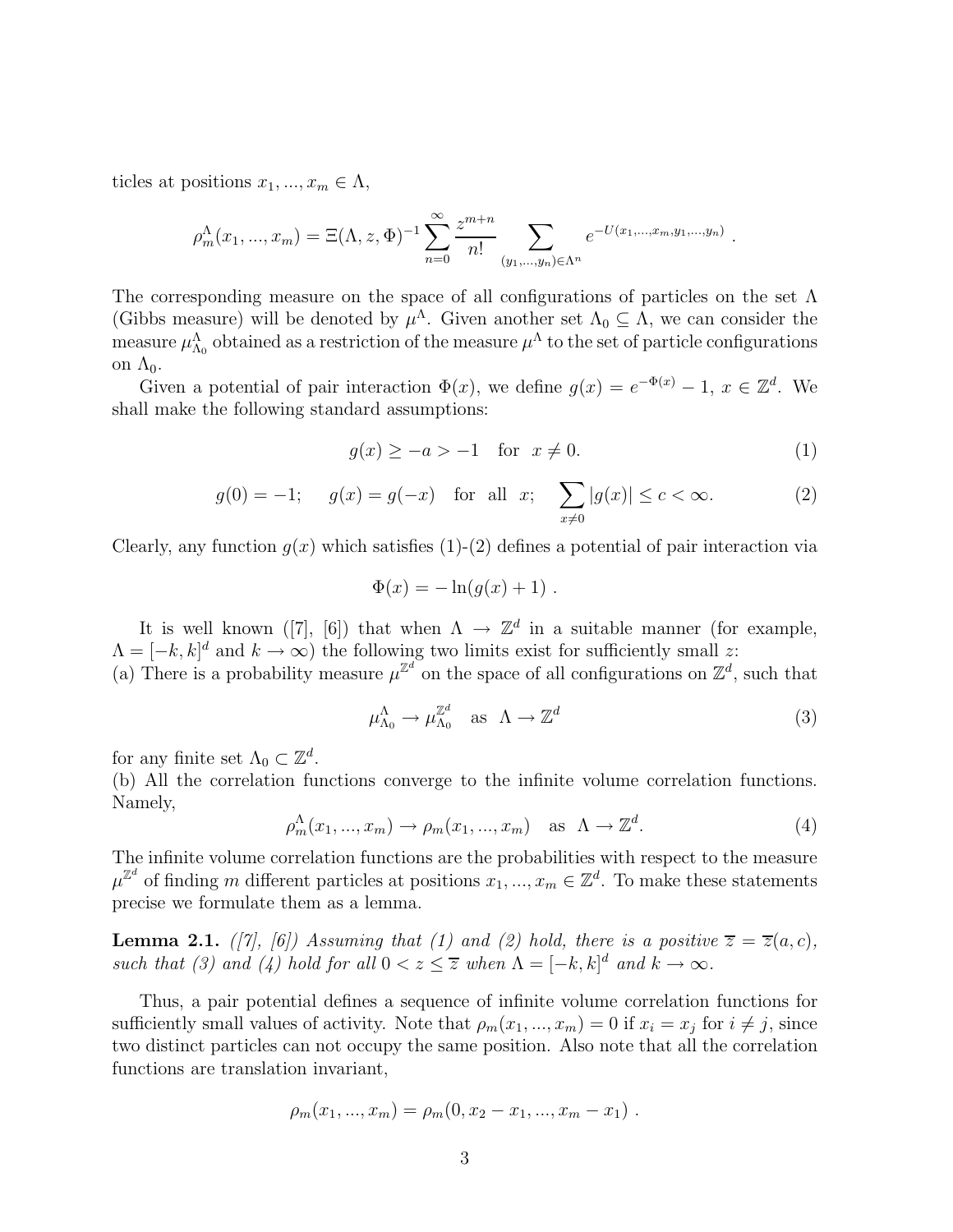Thus,  $\rho_1$  is a constant,  $\rho_2$  can be considered as a function of one variable, etc. Let  $\overline{\rho}_m$  be the function of  $m-1$  variables, such that

$$
\rho_m(x_1, ..., x_m) = \overline{\rho}_m(x_2 - x_1, ..., x_m - x_1) \tag{5}
$$

The main result of this paper is the following theorem.

**Theorem 2.2.** Let  $0 < r < 1$  be a constant. Given any sufficiently small constant  $\overline{\rho}_1$  and any function  $\overline{\rho}_2(x)$ , such that  $\overline{\rho}_2(0) = 0$  and  $\sum_{x\neq 0} |\overline{\rho}_2(x) - \overline{\rho}_1^2| \leq r\overline{\rho}_1^2$ , there are a potential  $\Phi(x)$ , which satisfies (1)-(2), and a value of activity z, such that  $\overline{\rho}_1$  and  $\overline{\rho}_2(x)$  are the first and the second correlation functions respectively for the system defined by  $(z, \Phi)$ .

**Remark 1.** Let  $\xi(x)$  be a random field with values 0 and 1 (which is the same as a measure on the space of particle configurations), and let  $\overline{\rho}_1$  and  $\overline{\rho}_2(x)$  be its first two correlation functions. Then

$$
E(\xi(x) - \overline{\rho}_1)(\xi(0) - \overline{\rho}_1) = \begin{cases} \overline{\rho}_1 - \overline{\rho}_1^2 & \text{if } x = 0\\ \overline{\rho}_2(x) - \overline{\rho}_1^2 & \text{otherwise.} \end{cases}
$$

The positive definiteness of this function, which is necessary for the existence of the field  $\xi(x)$  with the given  $\overline{\rho}_1$  and  $\overline{\rho}_2(x)$ , is clearly guaranteed by the conditions of the theorem if  $\overline{\rho}_1$  is sufficiently small.

**Remark 2.** As will seen from the proof of the theorem, the pair potential and the activity corresponding to given  $\overline{\rho}_1$  and  $\overline{\rho}_2(x)$  are unique, if we restrict consideration to sufficiently small values of  $\Phi$  and z. The method of the proof allows one to explore the properties of the pair potential based on the properties of the correlation function.

The outline of the proof is the following. In Sections 3 and 4, assuming that a pair potential and a value of the activity exist, we express the correlation functions (or, rather, the cluster functions, which are closely related to the correlation functions) in terms of the pair potential and the activity. This relationship can be viewed as an equation for unknown  $\Phi$  and z. In Section 5 we use the contracting mapping principle to demonstrate that this equation has a solution. In Section 6 we provide the technical estimates needed to prove that the right hand side of the equation on  $\Phi$  and z is indeed a contraction.

#### 3 Cluster Functions and Ursell Functions

In this section we shall obtain a useful expression for cluster functions in terms of the pair potential. The cluster functions are closely related to the correlation functions. Some of the general known facts will be stated in this section without proofs. The reader is referred to Chapter 4 of [7] for a more detailed exposition.

Let A be the complex vector space of sequences  $\psi$ ,

$$
\psi = (\psi_m(x_1,...,x_m))_{m \geq 0}
$$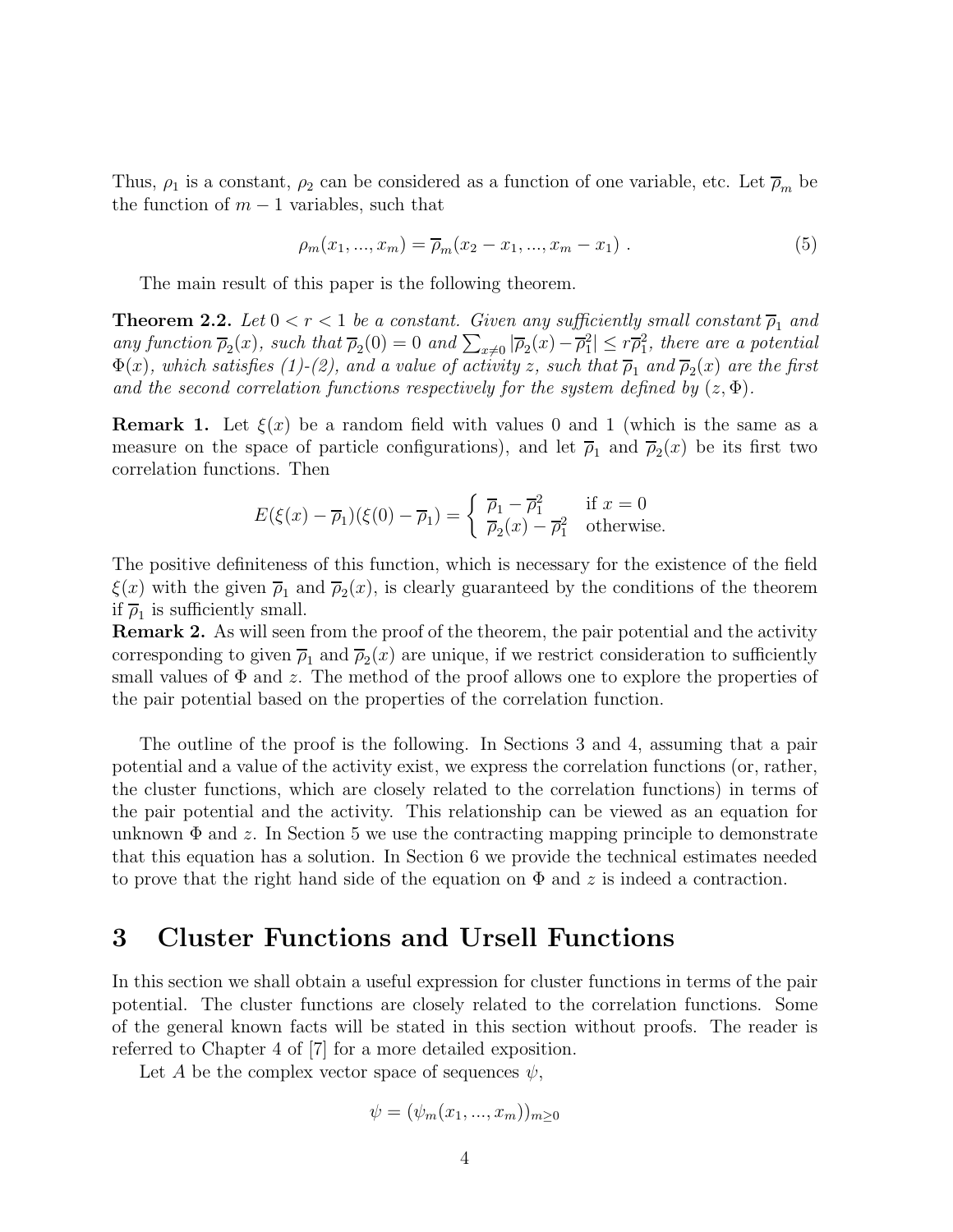such that, for each  $m \geq 1$ ,  $\psi_m$  is a bounded function on  $\mathbb{Z}^{md}$ , and  $\psi_0$  is a complex number. It will be convenient to represent a finite sequence  $(x_1, ..., x_m)$  by a single letter  $X = (x_1, ..., x_m)$ . We shall write

$$
\psi(X) = \psi_m(x_1, \ldots, x_m).
$$

Let now  $\psi^1, \psi^2 \in A$ . We define

$$
\psi^1 * \psi^2(X) = \sum_{Y \subseteq X} \psi^1(Y) \psi^2(X \backslash Y),
$$

where the summation is over all subsequences Y of X and  $X\Y$  is the subsequence of X obtained by striking out the elements of Y in X.

Let  $A_+$  be the subspace of A formed by the elements  $\psi$  such that  $\psi_0 = 0$ . Let 1 be the unit element of  $A$  (  $\mathbf{1}_0 = 1, \mathbf{1}_m \equiv 0$  for  $m \ge 1$ ).

We define the mapping  $\Gamma$  of  $A_+$  onto  $1+A_+$ :

$$
\Gamma\varphi=\mathbf{1}+\varphi+\frac{\varphi\ast\varphi}{2!}+\frac{\varphi\ast\varphi\ast\varphi}{3!}+...
$$

The mapping  $\Gamma$  has an inverse  $\Gamma^{-1}$  on  $1 + A_{+}$ :

$$
\Gamma^{-1}(\mathbf{1} + \varphi') = \varphi' - \frac{\varphi' * \varphi'}{2} + \frac{\varphi' * \varphi' * \varphi'}{3} - \dots
$$

It is easy to see that  $\Gamma \varphi(X)$  is the sum of the products  $\varphi(X_1)...\varphi(X_r)$  corresponding to all the partitions of X into subsequences  $X_1, ..., X_r$ . If  $\varphi \in A_+$  and  $\psi = \Gamma \varphi$ , the first few components of  $\psi$  are

$$
\psi_0 = 1;
$$
  $\psi_1(x_1) = \varphi_1(x_1);$   $\psi_2(x_1, x_2) = \varphi_2(x_1, x_2) + \varphi_1(x_1)\varphi_1(x_2).$ 

Let  $\Phi$  be a pair correlation function which satisfies (1)-(2), and let  $z \le \overline{z}(a, c)$ . Note that the sequence of correlation functions  $\rho = (\rho_m)_{m \geq 0}$  (with  $\rho_0 = 1$ ) is an element of  $1 + A_+$ .

**Definition 3.1.** The cluster functions  $\omega_m(x_1, ..., x_m)$ ,  $m \ge 1$  are defined by

$$
\omega = \Gamma^{-1} \rho.
$$

Thus,

$$
\omega_1(x_1) = \rho_1(x_1);
$$
  $\omega_2(x_1, x_2) = \rho_2(x_1, x_2) - \rho_1(x_1)\rho_1(x_2),$ 

or, equivalently,

$$
\overline{\omega}_1 = \overline{\rho}_1; \quad \overline{\omega}_2(x) = \overline{\rho}_2(x) - \overline{\rho}_1^2
$$

where  $\overline{\omega}_m$  are defined as in (5).

Let  $\psi \in \mathbf{1} + A_+$  be defined by

$$
\psi_0 = 1;
$$
\n $\psi_m(x_1, ..., x_m) = e^{-U(x_1, ..., x_m)}$ 

.

Define also

$$
\varphi = \Gamma^{-1} \psi \; .
$$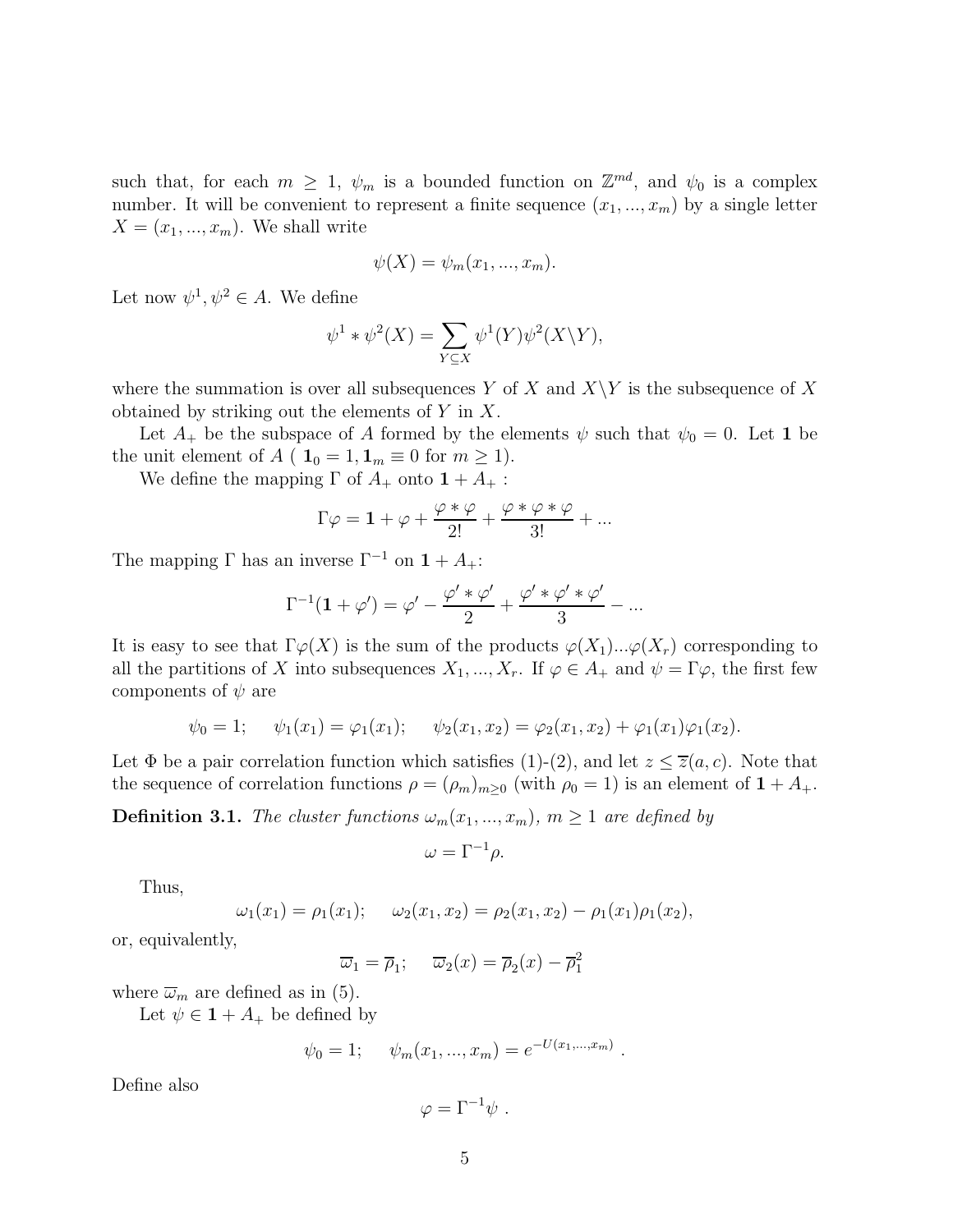**Definition 3.2.** The functions  $\psi_m$  and  $\varphi_m$  are called Boltzmann factors and Ursell functions, respectively.

**Lemma 3.3.** ([7]) The cluster functions can be expressed in terms of the Ursell functions as follows

$$
\omega_m(x_1, ..., x_m) = z^m \sum_{n=0}^{\infty} \frac{z^n}{n!} \sum_{y_1, ..., y_n \in \mathbb{Z}^d} \varphi_{m+n}(x_1, ..., x_m, y_1, ..., y_n) .
$$

We shall later need certain estimates on the Ursell functions in terms of the potential. To this end we obtain a recurrence formula on a set of functions related to the Ursell functions. Given  $X = (x_1, ..., x_m)$ , we define the operator  $D_X : A \to A$  by

$$
(D_X \psi)_n(y_1, ..., y_n) = \psi_{m+n}(x_1, ..., x_m, y_1, ..., y_n) .
$$

Then define

$$
\widetilde{\varphi}_X = \psi^{-1} * D_X \psi \ ,
$$

where  $\psi$  is the sequence of Boltzmann factors, and  $\psi^{-1}$  is such that  $\psi^{-1} * \psi = 1$ . It can be seen that

 $\varphi_{1+n}(x_1, y_1, ..., y_n) = \widetilde{\varphi}_{x_1}(y_1, ..., y_n)$  (6)

and that the functions  $\widetilde{\varphi}_X$  satisfy a certain recurrence relation, which we state here as a lemma.

**Lemma 3.4.** ([7]) The functions  $\widetilde{\varphi}_X$  satisfy the following recurrence relation

$$
\widetilde{\varphi}_X(Y) = \exp(-\sum_{i=2}^m \Phi(x_i - x_1)) \sum_{S \subseteq Y} \prod_{j, y_j \in S} (\exp(-\Phi(y_j - x_1)) - 1) \widetilde{\varphi}_{S \cup X \setminus x_1}(Y \setminus S) , \quad (7)
$$

where  $X = (x_1, ..., x_m)$ ,  $m \ge 1$ ,  $Y = (y_1, ..., y_n)$ ,  $n \ge 0$ , and  $\widetilde{\varphi}_X(Y) = \mathbf{1}$  if  $m = 0$ .

## 4 Equations Relating the Potential, the Activity, and the Cluster Functions

In this section we shall recast the main theorem in terms of the cluster functions and examine a system of equations, which relates the first two cluster functions with the pair potential and the activity.

First, Theorem 2.2 can clearly be re-formulated as follows

**Proposition 4.1.** Let  $0 < r < 1$  be a constant. Given any sufficiently small constant  $\overline{\omega}_1$  and any function  $\overline{\omega}_2(x)$ , such that  $\overline{\omega}_2(0) = -\overline{\omega}_1^2$  and  $\sum_{x\neq 0} |\overline{\omega}_2(x)| \leq r\overline{\omega}_1^2$ , there are a potential  $\Phi(x)$ , which satisfies (1)-(2), and a value of activity z, such that  $\overline{\omega}_1$  and  $\overline{\omega}_2(x)$ are the first and the second cluster functions respectively for the system defined by  $(z, \Phi)$ .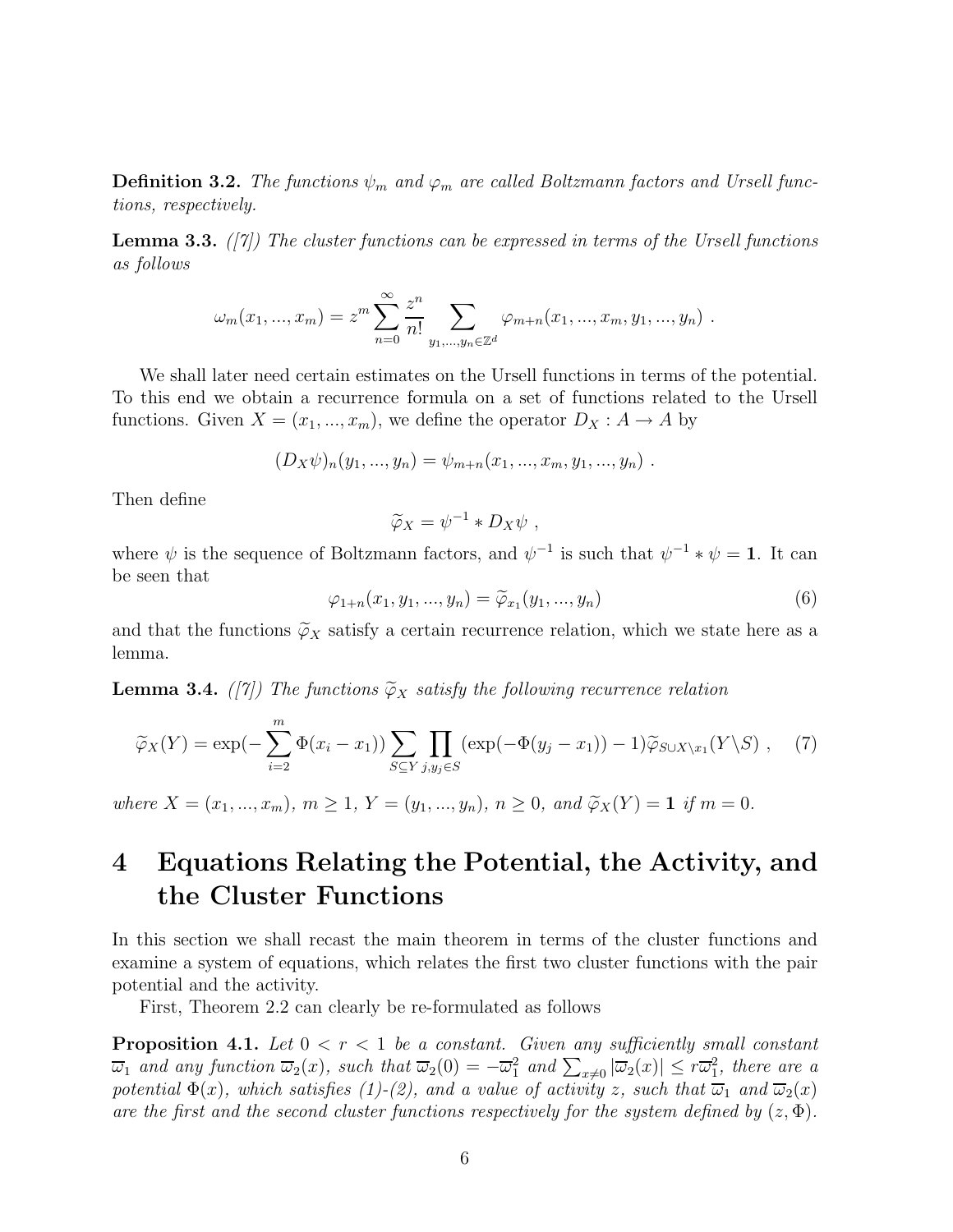Consider the power expansions for  $\omega_1$  and  $\omega_2$ , which are provided by Lemma 3.3. Let us single out the first term in both expansions. Note the translation invariance of the functions  $\omega_m$  and  $\varphi_m$  and the fact that  $\varphi(x_1, x_2) = g(x_1 - x_2)$ .

$$
\overline{\omega}_1 = z + z^2 \sum_{n=1}^{\infty} \frac{z^{n-1}}{n!} \sum_{y_1, \dots, y_n \in \mathbb{Z}^d} \varphi_{1+n}(0, y_1, \dots, y_n) , \qquad (8)
$$

$$
\overline{\omega}_2(x) = z^2 g(x) + z^3 \sum_{n=1}^{\infty} \frac{z^{n-1}}{n!} \sum_{y_1, \dots, y_n \in \mathbb{Z}^d} \varphi_{2+n}(0, x, y_1, \dots, y_n) . \tag{9}
$$

Let

$$
A(z,g) = \sum_{n=1}^{\infty} \frac{z^{n-1}}{n!} \sum_{y_1,\dots,y_n \in \mathbb{Z}^d} \varphi_{1+n}(0, y_1, \dots, y_n) ,
$$
  

$$
B(z,g)(x) = \sum_{n=1}^{\infty} \frac{z^{n-1}}{n!} \sum_{y_1,\dots,y_n \in \mathbb{Z}^d} \varphi_{2+n}(0, x, y_1, \dots, y_n) .
$$

Thus the equations (8) and (9) can be rewritten as follows

$$
z = \overline{\omega}_1 - z^2 A(z, g) \tag{10}
$$

$$
g = \frac{\overline{\omega}_2}{z^2} - zB(z, g) \tag{11}
$$

Instead of looking at (10)-(11) as a formula defining  $\overline{\omega}_1$  and  $\overline{\omega}_2$  by a given pair potential and the activity, we can instead consider the functions  $\overline{\omega}_1$  and  $\overline{\omega}_2$  fixed, and g and z unknown. Thus, Proposition 4.1 follows from the following.

**Proposition 4.2.** If  $\overline{\omega}_1$  and  $\overline{\omega}_2$  satisfy the assumptions of Proposition 4.1, then the system (10)-(11) has a solution  $(z, g)$ , such that the function g satisfies (1)-(2) and  $z \le \overline{z}(a, c)$ .

#### 5 Proof of the Main Result

This section is devoted to the proof of Proposition 4.2. We shall need the following notations. Let G be the space of functions g, which satisfy (2) with some  $c < \infty$ . Let  $||g|| = \sum_{x\neq 0} |g(x)|$ . This is not a norm, since G is not a linear space, however  $d(g_1, g_2) = ||g_1 - g_2||$  is a metric on the space  $\mathcal{G}$ . Let  $\mathcal{G}_c$  be the set of elements of  $\mathcal{G}$  for which  $||g|| \leq c$ . Note that if  $c < 1$  then all elements of  $\mathcal{G}_c$  satisfy (1) with  $a = c$ .

We also define  $I_{z_0}^{a_1, a_2} = [a_1 z_0, a_2 z_0]$ . Let  $D = I_{z_0}^{a_1, a_2} \times \mathcal{G}_c$ . Note that if  $c < 1$  then  $(z, g) \in D$  implies that  $z \le \overline{z}(c, c)$  if  $z_0$  is sufficiently small. Thus, the infinite volume correlation functions and cluster functions are correctly defined for  $(z, g) \in D$  if  $z_0$  is sufficiently small.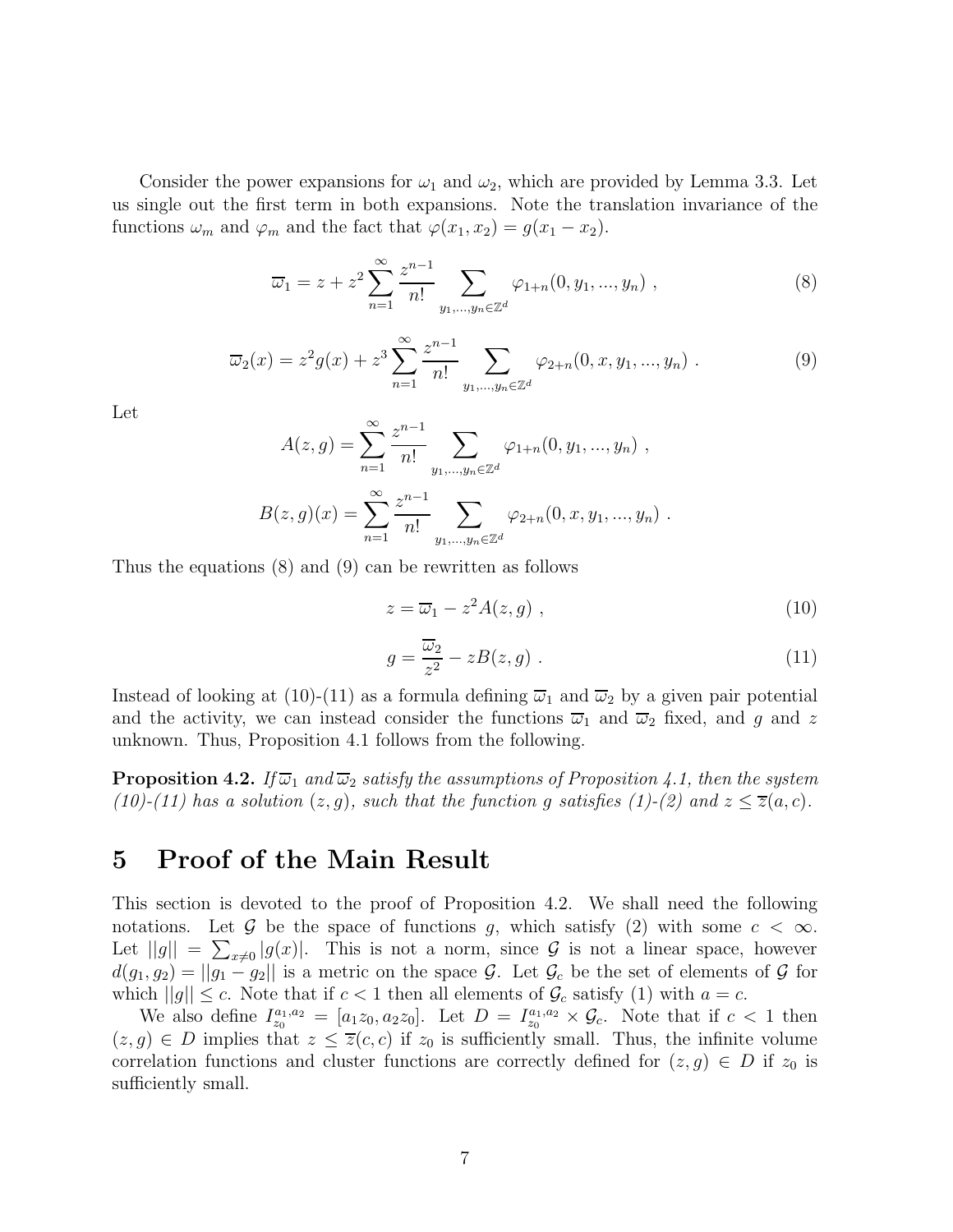Let us define an operator Q on the space of pairs  $(z, g) \in D$  by  $Q(z, g) = (z', g')$ , where

$$
z' = \overline{\omega}_1 - z^2 A(z, g) \tag{12}
$$

$$
g'(x) = \frac{\overline{\omega}_2(x)}{z^2} - zB(z, g)(x) \quad \text{for } x \neq 0; \quad g'(0) = -1. \tag{13}
$$

We shall prove the following lemma.

**Lemma 5.1.** Let  $0 < r < 1$  be a constant. There exist positive constants  $a_1 < 1$ ,  $a_2 > 1$ , and  $c < 1$  such that the equation  $(z, g) = Q(z, g)$  has a solution  $(z, g) \in D$  for all sufficiently small  $z_0$  if  $\overline{\omega}_1 = z_0$ ,  $\overline{\omega}_2(0) = -z_0^2$ , and  $\sum_{x \neq 0} |\overline{\omega}_2(x)| \leq rz_0^2$ .

Before we prove this lemma, let us verify that it implies Proposition 4.2. Let  $0 < r < 1$ be fixed and let  $\overline{\omega}_1$  be sufficiently small for the statement of Lemma 5.1 to be valid. Let  $\overline{\omega}_2$  be such that  $\overline{\omega}_2(0) = -\overline{\omega}_1^2$  and  $\sum_{x\neq 0} |\overline{\omega}_2(x)| \leq r\overline{\omega}_1^2$ . Let  $(z, g)$  be the solution of  $(z, g) = Q(z, g)$ , whose existence is guaranteed by Lemma 5.1. Let  $\overline{\omega}'_1$  and  $\overline{\omega}'_2$  be the first two cluster functions corresponding to the pair  $(z, g)$ . Note that  $\overline{\omega}_1$  and  $\overline{\omega}'_1$  satisfy the same equation

$$
z = \overline{\omega}_1 - z^2 A(z, g) \; ; \quad z = \overline{\omega}'_1 - z^2 A(z, g) \; .
$$

Therefore,  $\overline{\omega}_1 = \overline{\omega}'_1$ . The functions  $\overline{\omega}_2$  and  $\overline{\omega}'_2$  also satisfy the same equation

$$
g(x) = \frac{\overline{\omega}_2(x)}{z^2} - zB(z, g)(x) \; ; \quad g(x) = \frac{\overline{\omega}_2'(x)}{z^2} - zB(z, g)(x) \; ; \quad \text{for } x \neq 0.
$$

Thus,  $\overline{\omega}_2(x) = \overline{\omega}'_2(x)$  for  $x \neq 0$ . The fact that  $\overline{\omega}_2(0) = \overline{\omega}'_2(0)$  follows from

$$
\overline{\omega}_2(0) = -\overline{\omega}_1^2 = -\overline{\omega}_1'^2 = \overline{\omega}_2'(0) .
$$

Thus it remains to prove Lemma 5.1. The proof will be based on the fact that for small  $z_0$  the operator  $Q: D \to D$  is a contraction in an appropriate metric. Define

$$
d_{z_0}(z_1, z_2) = \frac{h|z_1 - z_2|}{z_0}.
$$

The value of the constant  $h$  will be specified later. Now the metric on  $D$  is given by

$$
\rho((z_1,g_1),(z_2,g_2))=d_{z_0}(z_1,z_2)+d(g_1,g_2).
$$

Lemma 5.1 clearly follows from the contracting mapping principle and the following lemma

**Lemma 5.2.** Let  $0 < r < 1$  be a constant. There exist positive constants  $a_1 < 1$ ,  $a_2 > 1$ , and  $c < 1$  such that for all sufficiently small  $z_0$  the operator Q acts from the domain D into itself and is uniformly contracting in the metric  $\rho$  for some value of  $h > 0$ , provided that  $\overline{\omega}_1 = z_0$ ,  $\overline{\omega}_2(0) = -z_0^2$ , and  $\sum_{x\neq 0} |\overline{\omega}_2(x)| \leq rz_0^2$ .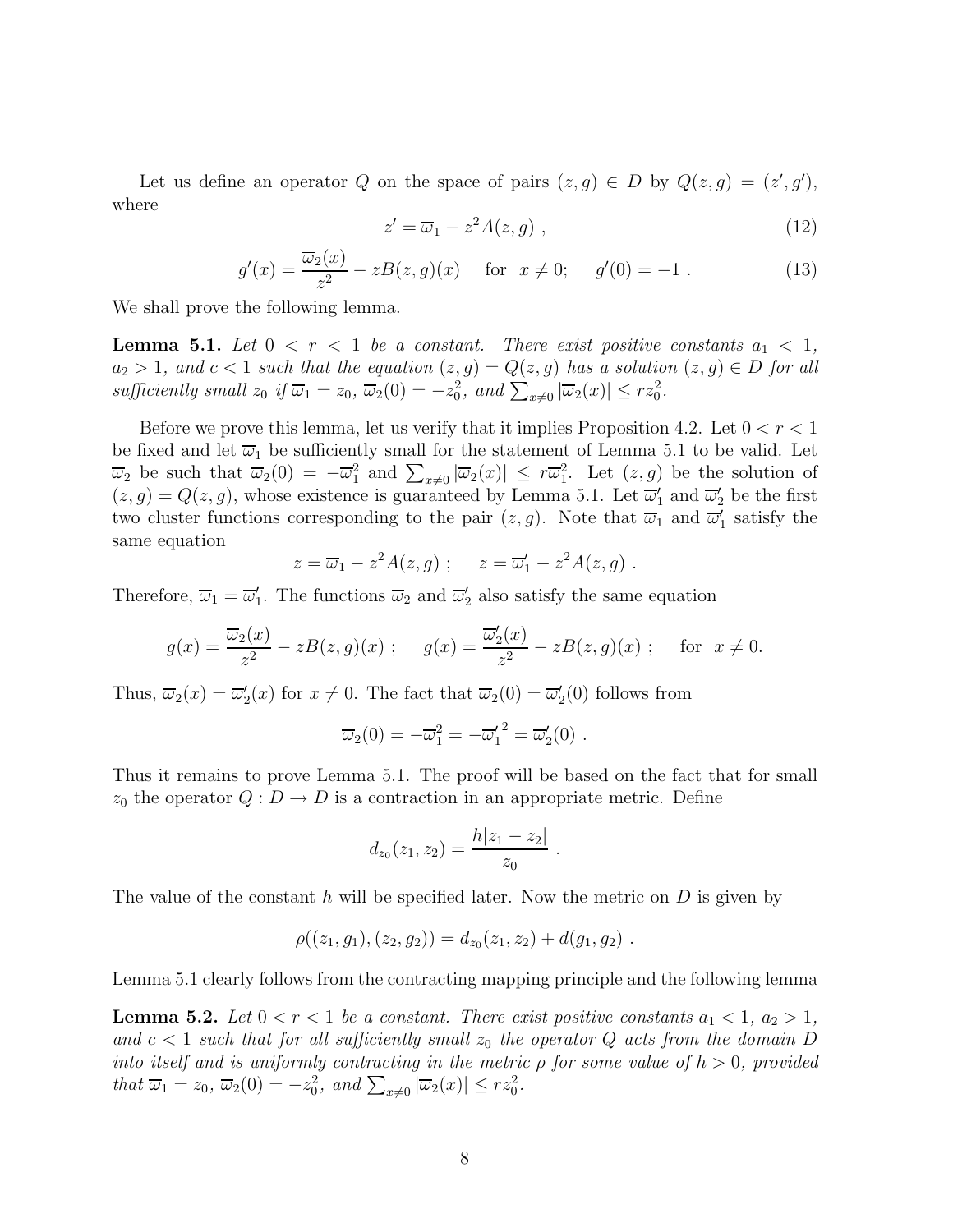*Proof.* Take  $c = \frac{r+2}{3}$  $\frac{+2}{3}$ ,  $a_1 = \sqrt{\frac{2r}{r+1}}$ ,  $a_2 = 2$ . We shall need certain estimates on the values of  $A(z, g)$  and  $B(z, g)$  for  $(z, g) \in D$ . Namely, there exist universal constants  $u_1, ..., u_6$ , such that for sufficiently small  $z_0$  we have

$$
\sup_{(z,g)\in D} |A(z,g)| \le u_1 . \tag{14}
$$

$$
\sup_{(z,g)\in D} \sum_{x\neq 0} |B(z,g)(x)| \le u_2 . \tag{15}
$$

$$
\sup_{(z_1,g),(z_2,g)\in D} |A(z_1,g)-A(z_2,g)| \le u_3 |z_1-z_2| . \tag{16}
$$

$$
\sup_{(z,g_1),(z,g_2)\in D} |A(z,g_1) - A(z,g_2)| \le u_4 d(g_1,g_2).
$$
 (17)

$$
\sup_{(z_1,g),(z_2,g)\in D} \sum_{x\neq 0} |B(z_1,g)(x) - B(z_2,g)(x)| \le u_5 |z_1 - z_2|.
$$
 (18)

$$
\sup_{(z,g_1),(z,g_2)\in D} \sum_{x\neq 0} |B(z,g_1)(x) - B(z,g_2)(x)| \le u_6 d(g_1,g_2).
$$
 (19)

These estimates follow from Lemma 6.1 below. For now, assuming that they are true, we continue with the proof of Lemma 5.2. The fact that  $QD \subseteq D$  is guaranteed by the inequalities

$$
z_0 + (a_2 z_0)^2 u_1 \le a_2 z_0 , \qquad (20)
$$

$$
z_0 - (a_2 z_0)^2 u_1 \ge a_1 z_0 , \qquad (21)
$$

$$
\frac{rz_0^2}{(a_1z_0)^2} + a_2z_0u_2 \le c \tag{22}
$$

It is clear that  $(20)-(22)$  hold for sufficiently small  $z_0$ . Let us now demonstrate that for some  $h$  and for all sufficiently small  $z_0$  we have

$$
\rho(Q(z_1, g_1), Q(z_2, g_2)) \le \frac{1}{2}\rho((z_1, g_1), (z_2, g_2)) \quad \text{if} \quad (z_1, g_1), (z_2, g_2) \in D. \tag{23}
$$

First, taking (14), (16), and (17) into account, we note that

$$
d_{z_0}(z_1^2A(z_1, g_1), z_2^2A(z_2, g_2)) \le d_{z_0}(z_1^2A(z_1, g_1), z_2^2A(z_1, g_1)) +
$$
  
\n
$$
d_{z_0}(z_2^2A(z_1, g_1), z_2^2A(z_2, g_1)) + d_{z_0}(z_2^2A(z_2, g_1), z_2^2A(z_2, g_2)) \le
$$
  
\n
$$
\frac{u_1h|z_1^2 - z_2^2|}{z_0} + \frac{u_3h(a_2z_0)^2|z_1 - z_2|}{z_0} + \frac{u_4h(a_2z_0)^2d(g_1, g_2)}{z_0}.
$$

If h is fixed, the right hand side of this inequality can be estimated from above, for all sufficiently small  $z_0$ , by

$$
\frac{1}{6}(d_{z_0}(z_1,z_2)+d(g_1,g_2)).
$$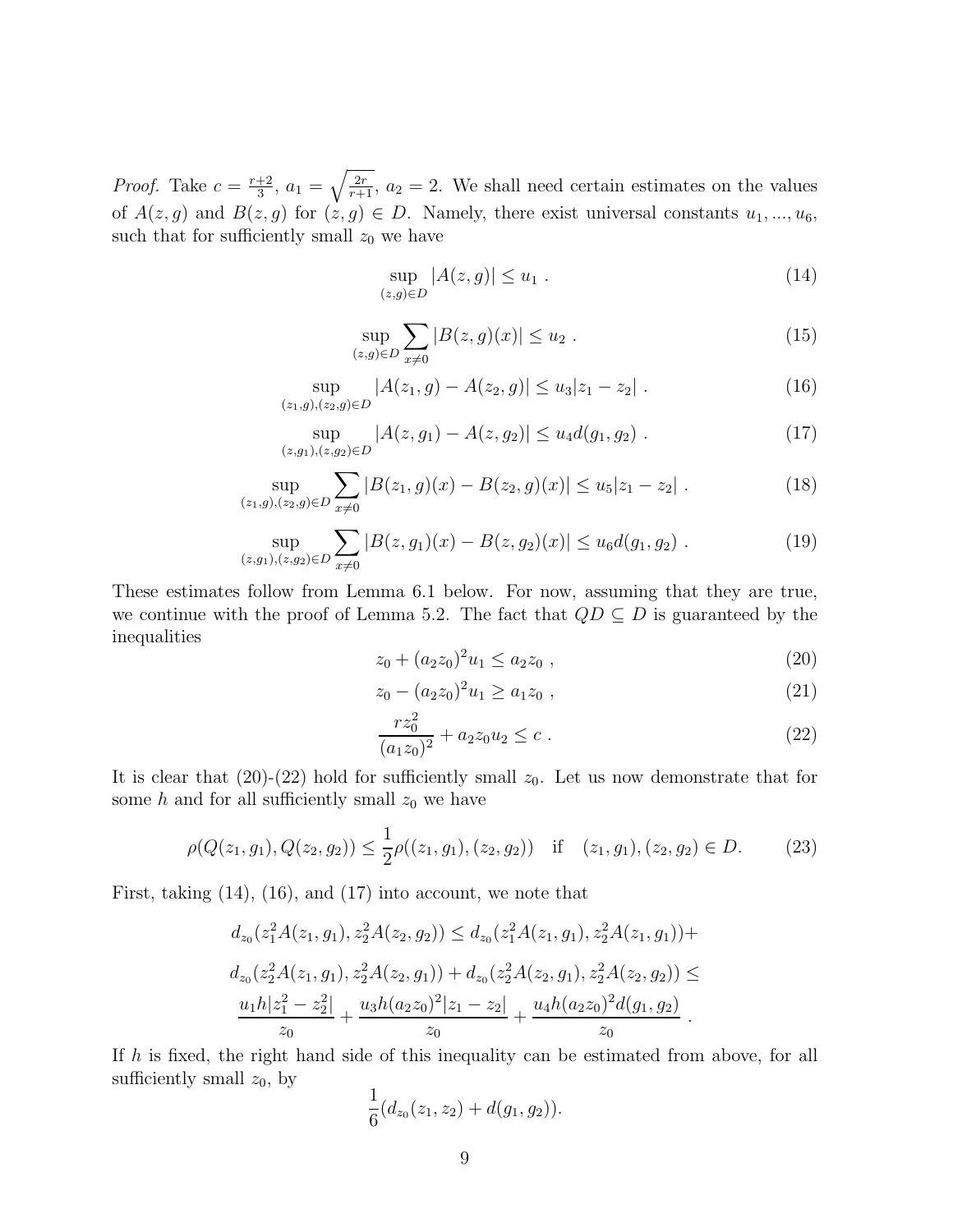Similarly,

$$
\sum_{x \neq 0} |z_1 B(z_1, g_1)(x) - z_2 B(z_2, g_2)(x)| \leq \sum_{x \neq 0} |z_1 B(z_1, g_1)(x) - z_2 B(z_1, g_1)(x)| +
$$
  

$$
\sum_{x \neq 0} |z_2 B(z_1, g_1)(x) - z_2 B(z_2, g_1)(x)| + \sum_{x \neq 0} |z_2 B(z_2, g_1)(x) - z_2 B(z_2, g_2)(x)| \leq
$$
  

$$
u_2 |z_1 - z_2| + u_5 a_2 z_0 |z_1 - z_2| + u_6 a_2 z_0 d(g_1, g_2).
$$

Again, if h is fixed, the right hand side of this inequality can be estimated from above, for all sufficiently small  $z_0$ , by

$$
\frac{1}{6}(d_{z_0}(z_1,z_2)+d(g_1,g_2)).
$$

Finally,

$$
\sum_{x\neq 0} |\frac{\overline{\omega}_2(x)}{z_1^2} - \frac{\overline{\omega}_2(x)}{z_2^2}| \leq rz_0^2 \left|\frac{1}{z_1^2} - \frac{1}{z_2^2}\right| \leq \frac{2a_2|z_1 - z_2|}{a_1^4 z_0}.
$$

We can now take  $h = \frac{12a_2}{a^4}$  $\frac{2a_2}{a_1^4}$ , which implies that the right hand side of the last inequality can be estimated from above by  $\frac{1}{6}d_{z_0}(z_1, z_2)$ . We have thus demonstrated the validity of  $(23)$ , which means that the operator  $Q$  is uniformly contracting. This completes the proof of the lemma.  $\Box$ 

#### 6 Estimates on the Ursell Functions

In this section we shall derive certain estimates on the Ursell functions, which, in particular, will imply the inequalities (14)-(19).

**Lemma 6.1.** Suppose that the functions  $g_1(x)$  and  $g_2(x)$  satisfy (2) with  $c < 1$ . Let  $\varphi^k \,=\, (\varphi_m^k(x_1,...,x_m))_{m\geq 0},\; k \,=\, 1,2$  be the corresponding Ursell functions. Then there exist constants  $q_1$  and  $q_2$  such that

$$
\sum_{y_1,\dots,y_n\in\mathbb{Z}^d} |\varphi_{1+n}^k(0,y_1,\dots,y_n)| \le n! q_1^{n+1}, \quad k=1,2,
$$
  

$$
\sum_{y_1,\dots,y_n\in\mathbb{Z}^d} |\varphi_{1+n}^1(0,y_1,\dots,y_n) - \varphi_{1+n}^2(0,y_1,\dots,y_n)| \le n! q_2^{n+1} ||g_1 - g_2||.
$$

Note that the inequalities (14)-(19) immediately follow from this lemma and the definitions of  $A(z, g)$  and  $B(z, g)(x)$ .

Recall that in Section 3 we introduced the functions  $\widetilde{\varphi}_X(Y)$ , which were closely related to the Ursell functions. Given  $g_1(x)$  and  $g_2(x)$  which satisfy (2) with  $c < 1$ , we now define

$$
r^{k}(m, n) = \sup_{(x_1, ..., x_m)} \sum_{y_1, ..., y_n \in \mathbb{Z}^d} |\widetilde{\varphi}_{(x_1, ..., x_m)}^{k}(y_1, ..., y_n)|, \quad k = 1, 2,
$$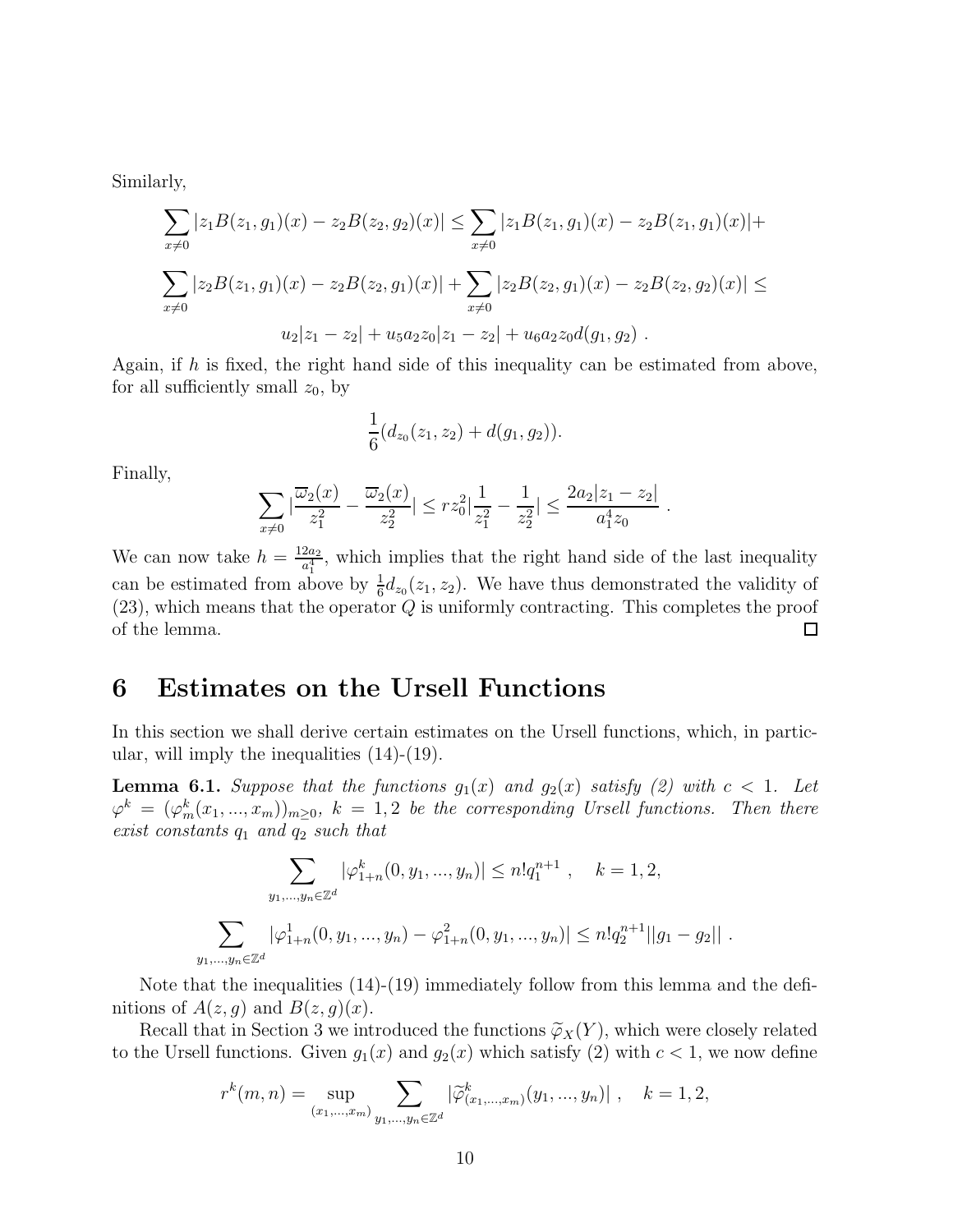$$
d(m,n) = \sup_{(x_1,\ldots,x_m)} \sum_{y_1,\ldots,y_n \in \mathbb{Z}^d} |\tilde{\varphi}_{(x_1,\ldots,x_m)}^1(y_1,\ldots,y_n) - \tilde{\varphi}_{(x_1,\ldots,x_m)}^2(y_1,\ldots,y_n)|.
$$

We shall prove the following lemma.

**Lemma 6.2.** Suppose that the functions  $g_1(x)$  and  $g_2(x)$  satisfy (2) with  $c < 1$ . Then there exist constants  $q_1$  and  $q_2$  such that

$$
r^k(m,n) \le n!q_1^{m+n} \ , \quad k = 1,2,
$$
\n(24)

$$
d(m,n) \le n!q_2^{m+n}||g_1 - g_2||. \tag{25}
$$

Sine we can express the Ursell functions in terms of  $\widetilde{\varphi}_X(Y)$  via (6), Lemma 6.2 immediately implies Lemma 6.1. It remains to prove Lemma 6.2.

Proof of Lemma 6.2. The estimate (24) follows from (4.27) of [7], and thus we shall not prove it here. We proceed with the proof of (25).

In the definition of  $d(m, n)$  we can take the supremum over a restricted set of sequences  $(x_1,...x_m)$ , namely those sequences, for which all  $x_i$  are distinct. Indeed, if  $x_i = x_j$  for  $i \neq j$ , then  $\tilde{\varphi}_{(x_1,...,x_m)}^1(y_1,...,y_n) = \tilde{\varphi}_{(x_1,...,x_m)}^2(y_1,...,y_n) = 0$ , as follows from the definition of  $\widetilde{\varphi}_X(Y)$ .

Let  $f_k(x) = e^{-\Phi_k(x)} = g_k(x) + 1$ ,  $k = 1, 2$ . We shall need the fact that if X is any set, which does not contain  $x_1$ , then

$$
\prod_{x \in \mathcal{X}} f_k(x - x_1) \le \exp\left(\sum_{x \in \mathcal{X}} \ln(g_k(x - x_1) + 1)\right) \le \exp\left(\sum_{x \in \mathcal{X}} g_k(x - x_1)\right) \le e^c.
$$

The proof of (25) will proceed via an induction on  $m + n$ . Assume that  $x_1, ..., x_m$  are all distinct. From the recurrence relation (7) it follows that

$$
\sum_{y_1, \dots, y_n \in \mathbb{Z}^d} |\tilde{\varphi}_{(x_1, \dots, x_m)}^1(y_1, \dots, y_n) - \tilde{\varphi}_{(x_1, \dots, x_m)}^2(y_1, \dots, y_n)| =
$$
\n
$$
\sum_{y_1, \dots, y_n \in \mathbb{Z}^d} |\prod_{i=2}^m f_1(x_i - x_1) \sum_{S \subseteq Y} \prod_{j, y_j \in S} g_1(y_j - x_1) \tilde{\varphi}_{S \cup X \setminus x_1}^1(Y \setminus S) -
$$
\n
$$
\prod_{i=2}^m f_2(x_i - x_1) \sum_{S \subseteq Y} \prod_{j, y_j \in S} g_2(y_j - x_1) \tilde{\varphi}_{S \cup X \setminus x_1}^2(Y \setminus S) | \le I_1 + I_2,
$$

where

 $\overline{m}$ 

$$
I_{1} = \sum_{y_{1},...,y_{n} \in \mathbb{Z}^{d}} \sum_{S \subseteq Y} |\prod_{i=2} f_{1}(x_{i} - x_{1}) \prod_{j,y_{j} \in S} g_{1}(y_{j} - x_{1})(\widetilde{\varphi}_{S \cup X \setminus x_{1}}^{1}(Y \setminus S) - \widetilde{\varphi}_{S \cup X \setminus x_{1}}^{2}(Y \setminus S))|,
$$
  

$$
I_{2} = \sum_{y_{1},...,y_{n} \in \mathbb{Z}^{d}} \sum_{S \subseteq Y} |[\prod_{i=2}^{m} f_{1}(x_{i} - x_{1}) \prod_{j,y_{j} \in S} g_{1}(y_{j} - x_{1}) -
$$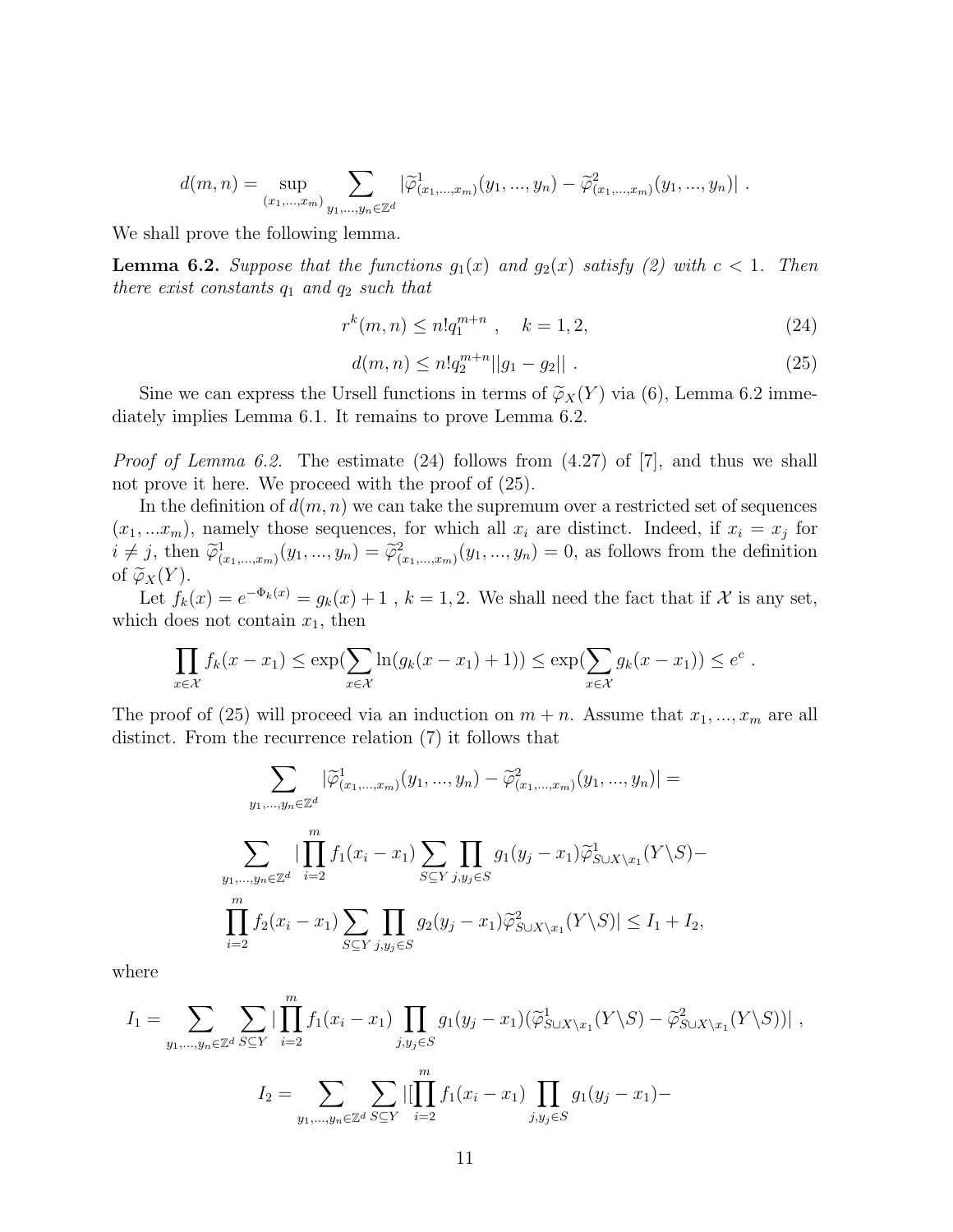$$
\prod_{i=2}^m f_2(x_i - x_1) \prod_{j,y_j \in S} g_2(y_j - x_1) \widetilde{\varphi}_{S \cup X \setminus x_1}^2(Y \setminus S) \, .
$$

Note that there are  $\frac{n!}{s!(n-s)!}$  subsequences S of the sequence Y, which are of length s. Rearranging the sum, so that to take it over all possible values of s, we see that

$$
I_1 \leq \sum_{s=0}^n \frac{n!}{s!(n-s)!} \sum_{y_1,\dots,y_s \in \mathbb{Z}^d} |\prod_{i=2}^m f_1(x_i - x_1) \prod_{j=1}^s g_1(y_j - x_1)| d(m+s-1, n-s) \leq
$$
  

$$
\sum_{s=0}^n \frac{n!}{s!(n-s)!} e^c (1+c)^s d(m+s-1, n-s) .
$$

Similarly,

$$
I_2 \leq \sum_{s=0}^n \frac{n!}{s!(n-s)!} \sum_{y_1,\dots,y_s \in \mathbb{Z}^d} |\prod_{i=2}^m f_1(x_i - x_1) \prod_{j=1}^s g_1(y_j - x_1) - \prod_{i=2}^m f_2(x_i - x_1) \prod_{j=1}^s g_2(y_j - x_1) | r(m+s-1, n-s) .
$$

Let

$$
F_k^{a,b} = \prod_{i=a}^b |f_k(x_i - x_1)|, \text{ where } 2 \le a \le b \le m \text{ and } k = 1, 2,
$$
  

$$
G_k^{a,b} = \prod_{i=a}^b |g_k(y_i - x_1)|, \text{ where } 1 \le a \le b \le s \text{ and } k = 1, 2.
$$

Note that

$$
F_k^{a,b} \le e^c \t\t(26)
$$

$$
\sum_{y_a,\dots,y_b \in \mathbb{Z}^d} G_k^{a,b} \le (1+c)^{b-a+1} \tag{27}
$$

Then,

2

$$
\sum_{y_1,\dots,y_s \in \mathbb{Z}^d} |\prod_{i=2}^m f_1(x_i - x_1) \prod_{j=1}^s g_1(y_j - x_1) - \prod_{i=2}^m f_2(x_i - x_1) \prod_{j=1}^s g_2(y_j - x_1)| \le
$$

$$
\sum_{y_1,\dots,y_s \in \mathbb{Z}^d} [|f_1(x_2 - x_1) - f_2(x_2 - x_1)| F_1^{3,m} G_1^{1,s} +
$$

$$
F_2^{2,2} |f_1(x_3 - x_1) - f_2(x_3 - x_1)| F_1^{4,m} G_1^{1,s} + \dots + F_2^{2,m-1} |f_1(x_m - x_1) - f_2(x_m - x_1)| G_1^{1,s} +
$$

$$
F_2^{2,m} |g_1(y_1 - x_1) - g_2(y_1 - x_1)| G_1^{2,s} + \dots + F_2^{2,m} G_2^{1,s-1} |g_1(y_s - x_1) - g_2(y_s - x_1)|].
$$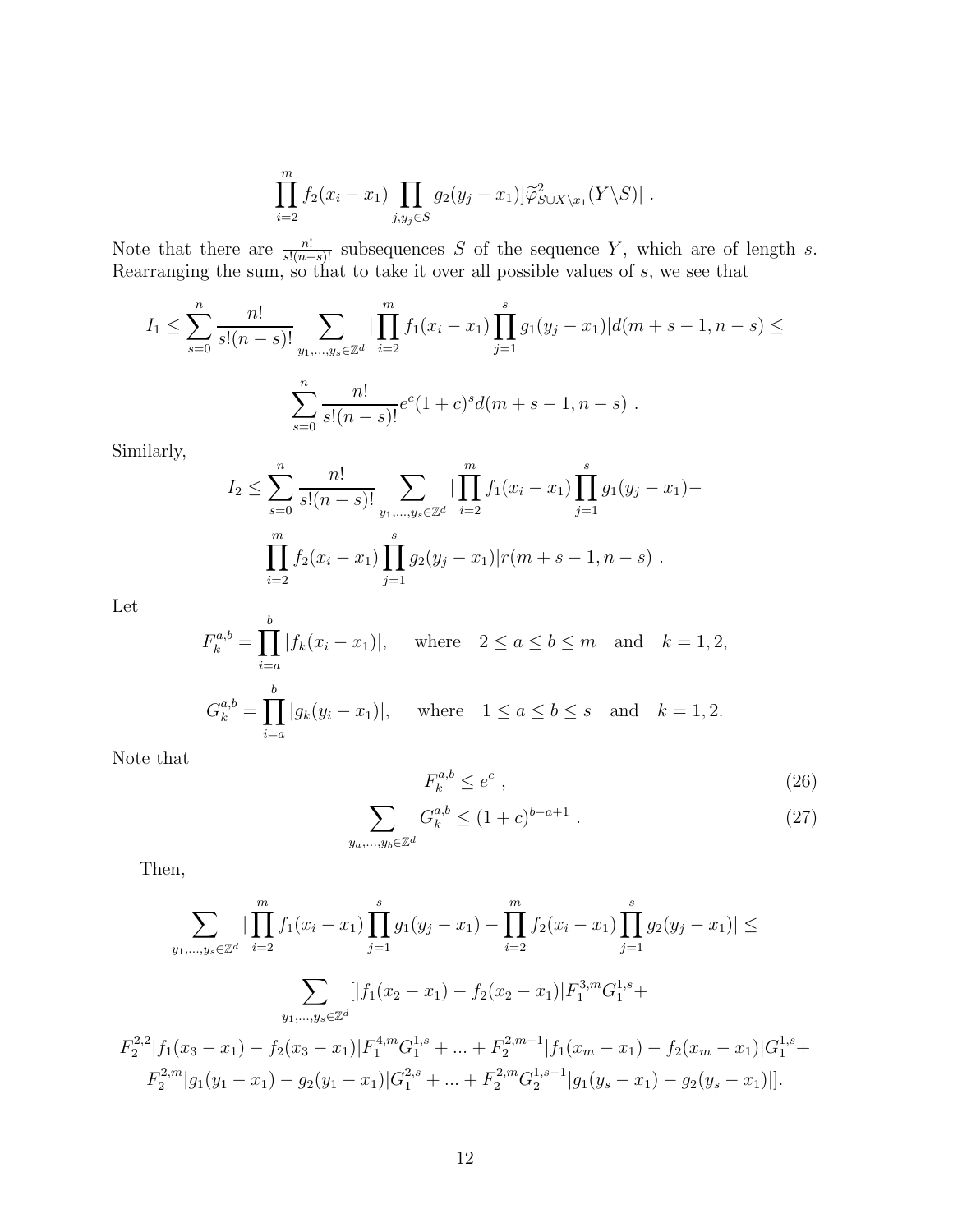There are  $m + s$  terms inside the square brackets. In addition to (26) and (27) we use the fact that

$$
|f_1(x_i - x_1) - f_2(x_i - x_1)| \le ||g_1 - g_2||, \quad 2 \le i \le m,
$$
  

$$
\sum_{y_i \in \mathbb{Z}^d} |g_1(y_i - x_1) - g_2(y_i - x_1)| \le ||g_1 - g_2||, \quad 1 \le i \le n.
$$

Therefore, the entire sum can be estimated from above by

$$
(m+s)e^{2c}(1+c)^{s}||g_1-g_2||.
$$

Therefore,

$$
I_2 \le \sum_{s=0}^n \frac{n!}{s!(n-s)!} (m+s)e^{2c}(1+c)^s ||g_1 - g_2||r(m+s-1, n-s) \le
$$
  
 
$$
||g_1 - g_2||(m+n)e^{2c}n!q_1^{m+n-1} \sum_{s=0}^n \frac{(1+c)^s}{s!} \le ||g_1 - g_2||(m+n)e^{1+3c}n!q_1^{m+n-1}.
$$

Combining this with the estimate on  $I_1$  we see that

$$
d(m, n) \le \sum_{s=0}^{n} \frac{n!}{s!(n-s)!} e^{c} (1+c)^{s} d(m+s-1, n-s) +
$$
  
 
$$
||g_1 - g_2||(m+n)e^{1+3c} n! q_1^{m+n-1} .
$$

Let us use induction on  $m + n$  to prove that

$$
d(m,n) \le n!q_2^{m+n}||g_1 - g_2||(m+n)
$$
\n(28)

for some value of  $q_2$ . The statement is obviously true for  $m + n = 0$ . Assuming that the induction hypothesis holds for all  $m', n'$  with  $m' + n' \leq m + n - 1$ , we obtain

$$
d(m,n) \le \sum_{s=0}^{n} \frac{n!}{s!(n-s)!} e^c (1+c)^s (n-s)! q_2^{m+n-1} ||g_1 - g_2|| (m+n-1) +
$$
  

$$
||g_1 - g_2|| (m+n) e^{1+3c} n! q_1^{m+n-1} \le
$$
  

$$
||g_1 - g_2|| (m+n) e^{1+3c} n! (q_1^{m+n-1} + q_2^{m+n-1}).
$$

The expression in the right hand side of this inequality is estimated from above by the right hand side of (28) if  $q_2 = 2e^{1+3c} \max(1, q_1)$ . Thus, (28) holds for all  $m, n$  with this choice of  $q_2$ . Note that we can get rid of the factor  $(m+n)$  in the right hand side of (28) by taking a larger value of  $q_2$ . This completes the proof of  $(25)$  and of Lemma 6.2.  $\Box$ 

Acknowledgements I would like to express my gratitude to J. Lebowitz, S. Torquato, and particularly Y. Sinai for a number of very useful discussions.